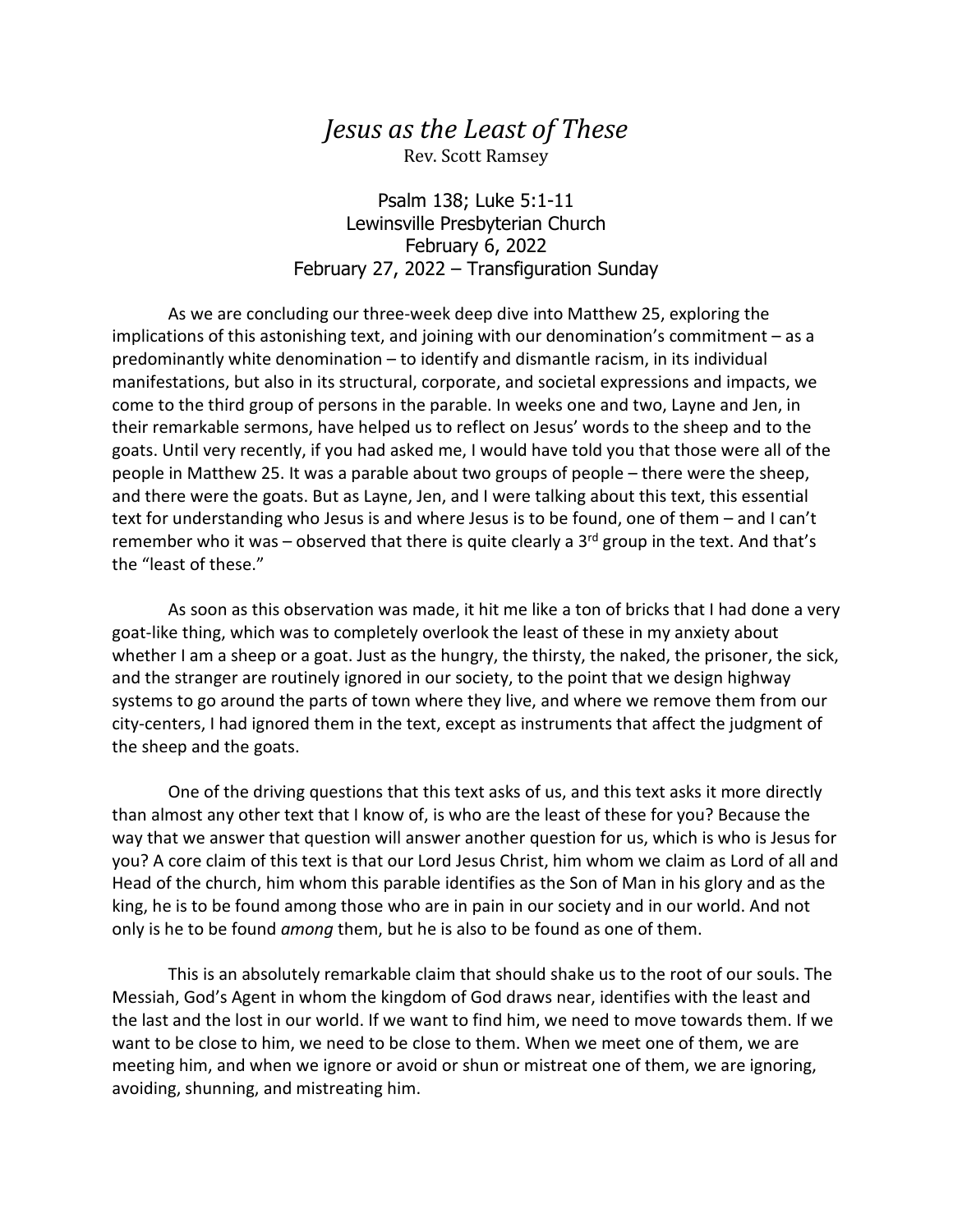Exodus 2:23-25, the first text that Cathy read for us, makes an already very strong claim that God in heaven hears the cries of enslaved, abused people, and when God hears their cries, God moves into action. Exodus 2 wants us to know, in no uncertain terms, that God is attentive to the cries of the least of these. Matthew 25 sees this claim of Exodus 2 and raises it considerably to say that Jesus Christ identifies with the least of these.

What this text wants us to see is that our Lord Jesus is to be found wherever people are in pain. Their pain is his pain. We may therefore know that the pain of Ukrainians who are experiencing the ruthless anxiety and greed of Vladimir Putin is the pain of Jesus. Their pain is his pain. The pain of Muslim Uyghurs in China, who are suffering under the abusive and controlling narrowness of the Chinese government, is the pain of Jesus. Human pain is Jesus' pain. Our pain is his pain, and the way that we respond to human need and human pain is the way that we respond to Jesus.

In our US context, with our long history of slavery and Jim Crow segregation, this also means attending to issues of race, both historical and contemporary. Now, everything cannot be reduced to issues of race, and Matthew 25 cannot be reduced to only being about race, but in the US context race is a core aspect of social pain that we must not ignore. This understanding has hit home for me in two key ways. One was during the Clergy United for Racial Empathy, or CURE, trip a couple of years ago, about which I have told you so much, in which I was with clergy from northern Virginia for several days, traveling around our state. On that trip, among colleagues who were quickly becoming friends, I became increasingly, and embarrassingly, aware of how beliefs about white superiority were living deep inside of me. On that trip, we talked together about the persistence of the wealth gap between white families and families of color in our country, where the wealth of the average white family is 5-7 times larger than the wealth of the average Black family, which means that, on average, times of economic disruption are going to affect white families less severely.<sup>1</sup> We talked about the incarceration gap in our country, where in 2010, white people, who made up 64% of the overall population, constituted 39% of the incarcerated population; while Black people who made up only 13% of the population, constituted 40% of the incarcerated population.<sup>[2](#page-1-1)</sup> I had thought that I was pretty alert to these things, but as we traveled around the state, having conversations and visiting historical sites of racial violence in Virginia, I realized that I've got a lot of learning and a lot of unlearning to do, and that my own healing as a person of faith, and a disciple of Jesus, depends on it.

The second thing was when the Korean-American author Soong Chan Rah introduced me, in one of his books, to Revelation 7:9. As a mainstream Presbyterian, I have to confess to an embarrassing level of unfamiliarity with the book of Revelation. Dr. Rah called my attention to Revelation 7:9, where the author has a vision of heaven, in which "there was a great multitude that no one could count, from every nation, from all tribes and peoples and

<span id="page-1-1"></span><span id="page-1-0"></span><sup>&</sup>lt;sup>1</sup> Aliprantis, Dionissi; Carroll, Daniel R. (28 February 2019). "What Is Behind the Persistence of the Racial Wealth [Gap?".](https://www.clevelandfed.org/newsroom-and-events/publications/economic-commentary/2019-economic-commentaries/ec-201903-what-is-behind-the-persistence-of-the-racial-wealth-gap) Economic Commentary (2019-03): 1-6. [doi](https://en.wikipedia.org/wiki/Doi_(identifier))[:10.26509/frbc-ec-201903.](https://doi.org/10.26509%2Ffrbc-ec-201903)